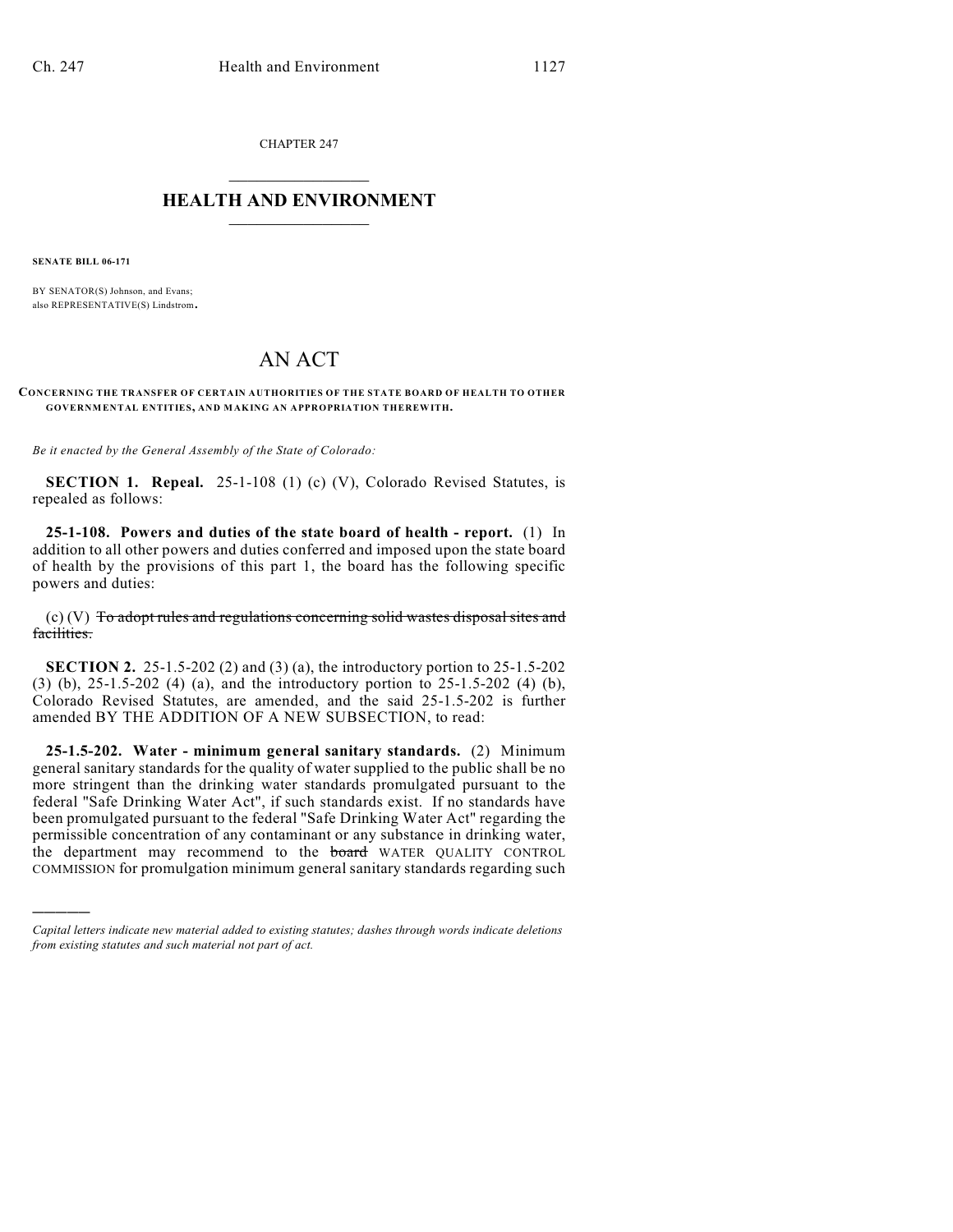contaminant or substance.

(3) (a) The department shall annually establish and revise a priority list of contaminants or substances for which standards may be considered and shall submit said list to the board WATER OUALITY CONTROL COMMISSION for review and approval.

(b) The priority list of contaminants or substances, together with the department's evaluation of the considerations listed in this paragraph (b), shall be submitted to the board WATER QUALITY CONTROL COMMISSION for review and approval. The priority list shall be prepared according to a ranking process which THAT incorporates the following considerations:

(4) (a) Following the department's submission of recommended standards to the board WATER QUALITY CONTROL COMMISSION, the board COMMISSION may promulgate standards for contaminants or substances that are not the subject of a standard set pursuant to the federal "Safe Drinking Water Act".

(b) In the promulgation of such standards, the **board** WATER QUALITY CONTROL COMMISSION shall find that the standards are necessary to protect public health and have a demonstrated medical, technological, and scientific basis and that:

(5) ALL ACTS, ORDERS, AND RULES ADOPTED BY THE STATE BOARD OF HEALTH UNDER THE AUTHORITY OF THIS PART 2 PRIOR TO JULY 1, 2006, THAT WERE VALID PRIOR TO SAID DATE AND NOT OTHERWISE SUBJECT TO JUDICIAL REVIEW SHALL, TO THE EXTENT THAT THEY ARE NOT INCONSISTENT WITH SAID PROVISIONS, BE DEEMED AND HELD TO BE LEGAL AND VALID IN ALL RESPECTS, AS THOUGH ISSUED BY THE WATER QUALITY CONTROL COMMISSION UNDER THE AUTHORITY OF THIS PART 2. NO PROVISION OF THIS PART 2 SHALL BE CONSTRUED TO VALIDATE ANY ACTIONS, ORDERS, OR RULES THAT WERE NOT VALID WHEN ADOPTED BY THE BOARD OF HEALTH PRIOR TO SUCH DATE.

**SECTION 3.** 25-1.5-208 (2), Colorado Revised Statutes, is amended to read:

**25-1.5-208. Water - grant program for water treatment systems.** (2) The state board of health WATER QUALITY CONTROL COMMISSION shall promulgate rules for the administration of any appropriated grant moneys pursuant to this section and for prioritizing proposed water treatment system projects based upon public health impact and compliance with applicable regulations RULES.

**SECTION 4.** The introductory portion to 25-8-202 (1), Colorado Revised Statutes, is amended, and the said 25-8-202 (1) is further amended BY THE ADDITION OF THE FOLLOWING NEW PARAGRAPHS, to read:

**25-8-202. Duties of the commission.** (1) The commission shall develop and maintain a comprehensive and effective program for prevention, control, and abatement of water pollution and for water quality protection throughout the entire state and TO ENSURE PROVISION OF CONTINUOUSLY SAFE DRINKING WATER BY PUBLIC WATER SYSTEMS, AND, in connection therewith, shall:

(m) ADOPT GUIDELINES FOR RULES PROVIDING MINIMUM STANDARDS FOR THE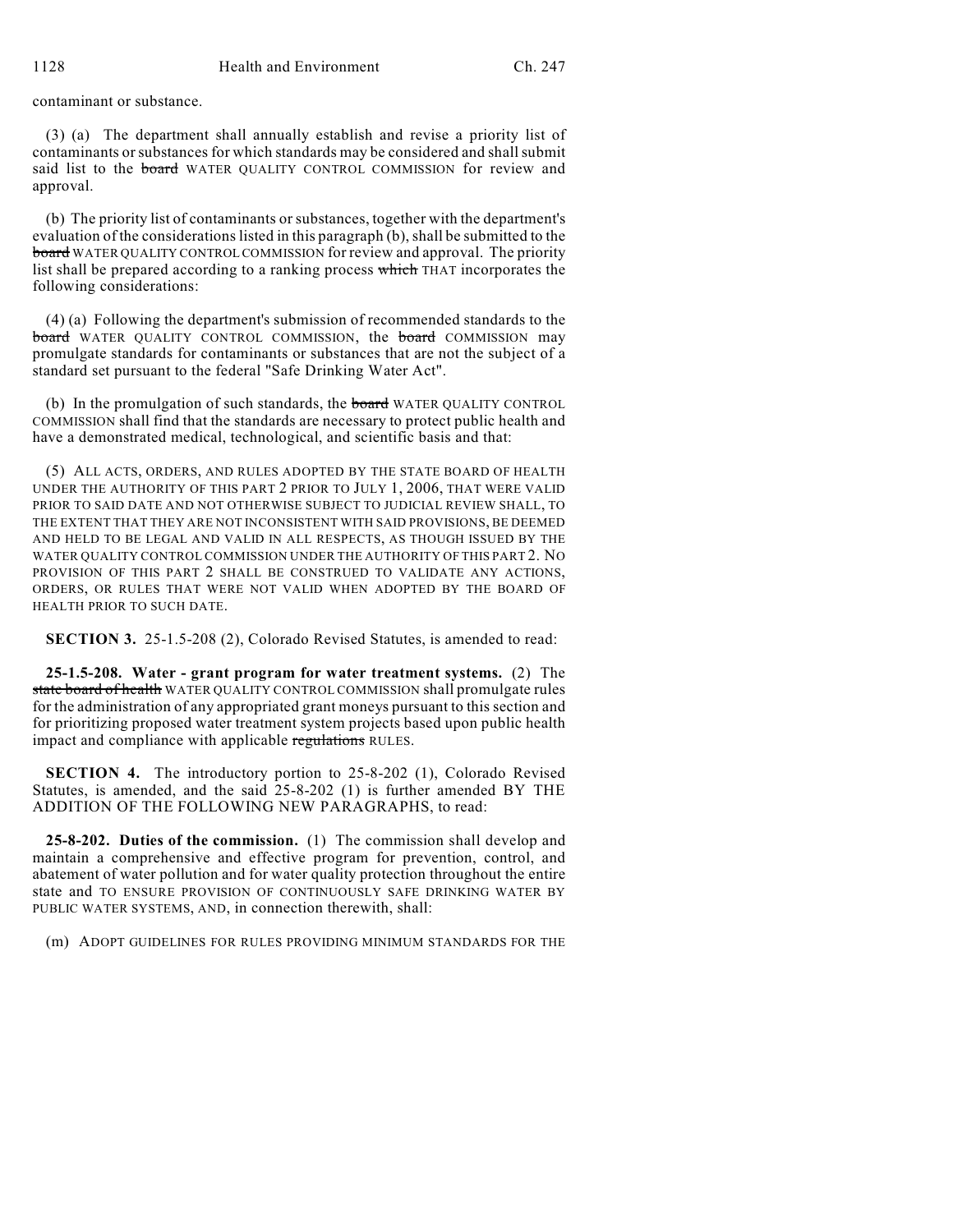LOCATION, CONSTRUCTION, PERFORMANCE, INSTALLATION, ALTERATION, AND USE OF INDIVIDUAL SEWAGE DISPOSAL SYSTEMS WITHIN THE STATE OF COLORADO, IN ACCORDANCE WITH SECTION 25-10-104;

(n) ADOPT MINIMUM GENERAL SANITARY STANDARDS FOR DRINKING WATER SYSTEMS IN ACCORDANCE WITH SECTION 25-1.5-202;

(o) DEVELOP ADDITIONS OR MODIFICATIONS TO THE DRINKING WATER PROJECT ELIGIBILITY LIST IN ACCORDANCE WITH SECTION 37-95-107.8, C.R.S.; AND

(p) ESTABLISH, AND REVISE AS NECESSARY, A SCHEDULE OF NONREFUNDABLE FEES TO COVER THE REASONABLE COSTS OF IMPLEMENTING A PROGRAM FOR THE BENEFICIAL USE OF BIOSOLIDS, IN ACCORDANCE WITH SECTION 30-20-110.5, C.R.S.

**SECTION 5.** 25-8-206, Colorado Revised Statutes, is amended BY THE ADDITION OF A NEW SUBSECTION to read:

**25-8-206. Prior acts validated.** (3) ALL ACTS, ORDERS, AND RULES ADOPTED BY THE STATE BOARD OF HEALTH UNDER THE AUTHORITY OF PART 2 OF ARTICLE 1.5 OF THIS TITLE, PART 1 OF ARTICLE 10 OF THIS TITLE, AND SECTION 30-20-110.5, C.R.S., PRIOR TO JULY 1, 2006, THAT WERE VALID PRIOR TO SAID DATE AND NOT OTHERWISE SUBJECT TO JUDICIAL REVIEW SHALL, TO THE EXTENT THAT THEY ARE NOT INCONSISTENT WITH SAID PROVISIONS, BE DEEMED AND HELD TO BE LEGAL AND VALID IN ALL RESPECTS, AS THOUGH ISSUED BY THE COMMISSION UNDER THE AUTHORITY OF SUCH PROVISIONS OF LAW. NO PROVISION OF THIS ARTICLE SHALL BE CONSTRUED TO VALIDATE ANY ACTIONS, ORDERS, OR RULES THAT WERE NOT VALID WHEN ADOPTED BY THE BOARD OF HEALTH PRIOR TO SUCH DATE.

**SECTION 6.** 25-10-103 (8) and (21), Colorado Revised Statutes, are amended, and the said 25-10-103 is further amended BY THE ADDITION OF A NEW SUBSECTION, to read:

**25-10-103. Definitions.** As used in this article, unless the context otherwise requires:

(2.5) "COMMISSION" MEANS THE WATER QUALITY CONTROL COMMISSION CREATED BY SECTION 25-8-201.

(8) "Guidelines for rules" means guidelines for individual sewage disposal systems adopted and revised by the state board COMMISSION pursuant to the authority granted to the state board COMMISSION under this article.

(21) "State board" means the state board of health created by section 25-1-103.

**SECTION 7.** 25-10-104 (1), (2), (3), and (4), Colorado Revised Statutes, are amended to read:

**25-10-104. Regulation of individual sewage disposal systems.** (1) The division shall develop and the state board COMMISSION shall adopt guidelines for rules providing minimum standards for the location, construction, performance, installation, alteration, and use of individual sewage disposal systems within the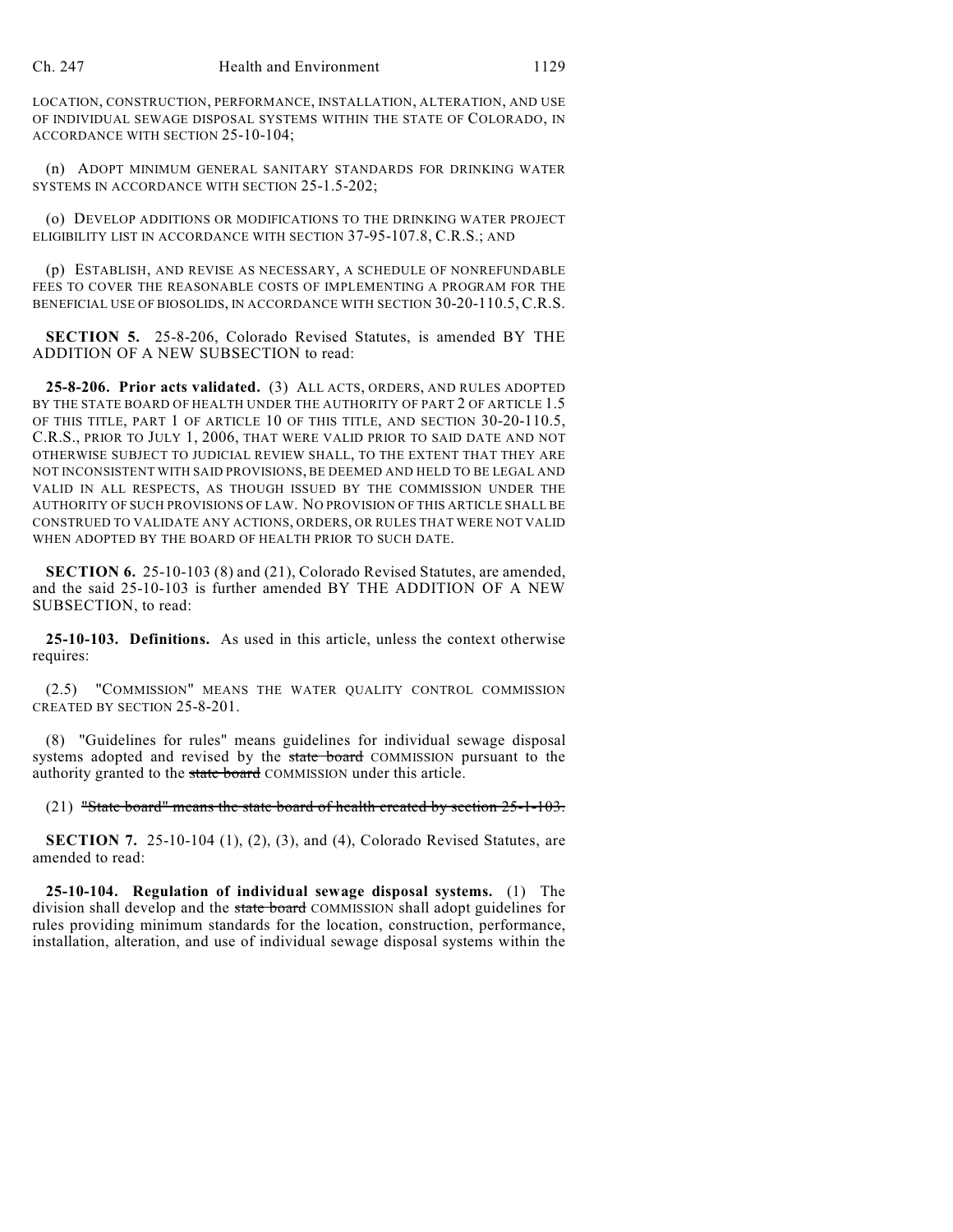state of Colorado. The state board is authorized to COMMISSION MAY establish criteria for issuing variances in such guidelines. Such guidelines shall comply with the provisions set forth in section 25-10-105, and shall be the basis for the adoption of detailed rules by local boards of health pursuant to subsection (2) of this section.

(2) Every local board of health in the state shall develop and adopt rules for individual sewage disposal systems within their respective areas of jurisdiction. Such rules shall comply with the guidelines adopted by the state board COMMISSION pursuant to subsection (1) of this section and with the minimum requirements set forth in sections 25-10-105 and 25-10-106. Before finally adopting such rules or any amendment thereto, the local board of health shall hold a public hearing on the proposed rules or amendments thereto. Notice of the time and place of such hearing shall be given at least once, at least twenty days in advance thereof, in a newspaper of general circulation within its area of jurisdiction. The local board of health may make changes or revisions in the proposed rules or amendments thereto, after the public hearing and prior to final adoption, and no further public hearing shall be required regarding such changes or revisions. All rules and amendments thereto shall be transmitted to the department not later than five days after final adoption and shall become effective forty-five days after final adoption unless the department has sooner notified the local board of health that the rules or amendments thereto are not in compliance with sections 25-10-105 and 25-10-106.

(3) If a local board of health has not adopted rules in compliance with this section and submitted them to the state board COMMISSION, the state board COMMISSION shall then promulgate rules for such areas of the state for which no complying rules have been adopted, except for such areas as are serviced exclusively by a sewage treatment works. Rules promulgated by the state board COMMISSION shall comply with the guidelines and minimum requirements set forth in sections 25-10-105 and 25-10-106 and shall be the same for all the areas of the state for which the state board COMMISSION promulgates such rules except as may be appropriate to provide for differing geologic conditions.

(4) Rules may be adopted by a local board of health after action by the state board COMMISSION under subsection (3) of this section, if such rules are adopted in compliance with the procedural requirements of subsection (2) of this section and are no less stringent than those promulgated by the state board COMMISSION. Rules of the local board so adopted shall then become effective only after they are transmitted to the division and are found to be in compliance with the provisions of this subsection (4) and of sections 25-10-105 and 25-10-106.

**SECTION 8.** 25-10-105 (1) (g) and (2) (a), Colorado Revised Statutes, are amended to read:

**25-10-105. Minimum standards for individual sewage disposal systems.** (1) Rules adopted by local boards of health under section 25-10-104 (2) or (4) or promulgated by the department under section 25-10-104 (3) shall govern all aspects of the performance, location, construction, alteration, installation, and use of individual sewage disposal systems and shall include, as a minimum, provisions regarding the following matters:

(g) For systems disposing of effluent into state waters: In cooperation and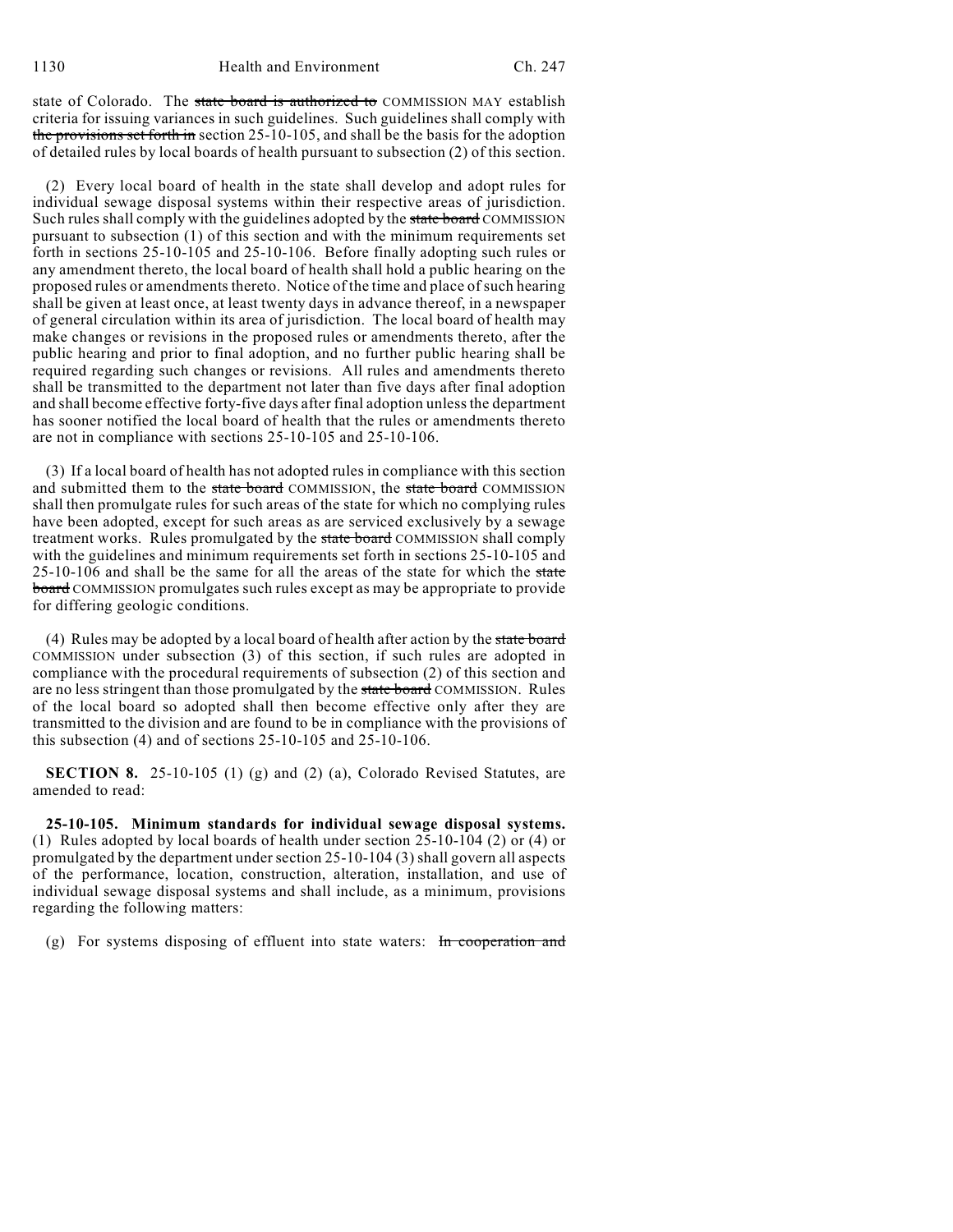coordination with the water quality control commission, Procedures for obtaining site location approval and discharge permits; general design criteria; adoption of effluent standards; requirement of design by a professional engineer; and mandatory review by the local health department of each application for such a system;

(2) (a) A local board of health shall have authority to grant variances to ISDS rules in accordance with the guidelines for rules adopted and revised by the state **board** COMMISSION pursuant to the authority granted to the state board COMMISSION under this article.

**SECTION 9.** 25-15-101 (1), Colorado Revised Statutes, is amended to read:

**25-15-101. Definitions.** As used in this article, unless the context otherwise requires:

(1) "Commission" means the SOLID AND hazardous waste commission created in part 3 of this article.

**SECTION 10.** 25-15-302 (1) (a) and (9) (a), Colorado Revised Statutes, are amended, and the said 25-15-302 is further amended BY THE ADDITION OF THE FOLLOWING NEW SUBSECTIONS, to read:

**25-15-302. Solid and hazardous waste commission - creation - membership - rules - administration.** (1) (a) There is hereby created in the department of PUBLIC health AND ENVIRONMENT a SOLID AND hazardous waste commission, referred to in this part 3 as the "commission", which shall exercise its powers and perform its duties and functions as if it were transferred to said department by a **type 1** transfer. The commission shall consist of nine citizens of the state who shall be appointed by the governor, with the consent of the senate, for terms of three years each; except that, of the members appointed to take office initially, three shall be appointed for one-year terms, three shall be appointed for two-year terms, and three shall be appointed for three-year terms. Members of the commission shall be appointed so as to achieve geographical representation and to reflect the various interests in waste management in the state.

(4.5) THE COMMISSION SHALL ADOPT RULES CONCERNING SOLID WASTES DISPOSAL SITES AND FACILITIES IN ACCORDANCE WITH PART 1 OF ARTICLE 20 OF TITLE 30, C.R.S.

(4.6) THE COMMISSION MAY ADOPT RULES THAT SPECIFY TYPES OF COMPOSTING FACILITIES, BY SIZE, VOLUME, OR OTHER SUITABLE CRITERIA THAT PROVIDE EQUIVALENT PROTECTION OF PUBLIC HEALTH AND THE ENVIRONMENT THAT WOULD NOT BE REQUIRED TO OBTAIN A CERTIFICATE OF DESIGNATION IN ACCORDANCE WITH SECTION 30-20-102, C.R.S.

(9) (a) The commission shall employ an administrator and shall delegate to such administrator such duties and responsibilities as it may deem necessary; except that no authority shall be delegated to such administrator to promulgate rules or to make determinations as provided in this part 3. Such administrator shall have appropriate practical, educational, technical, and administrative training or experience related to SOLID AND hazardous waste management and shall be employed pursuant to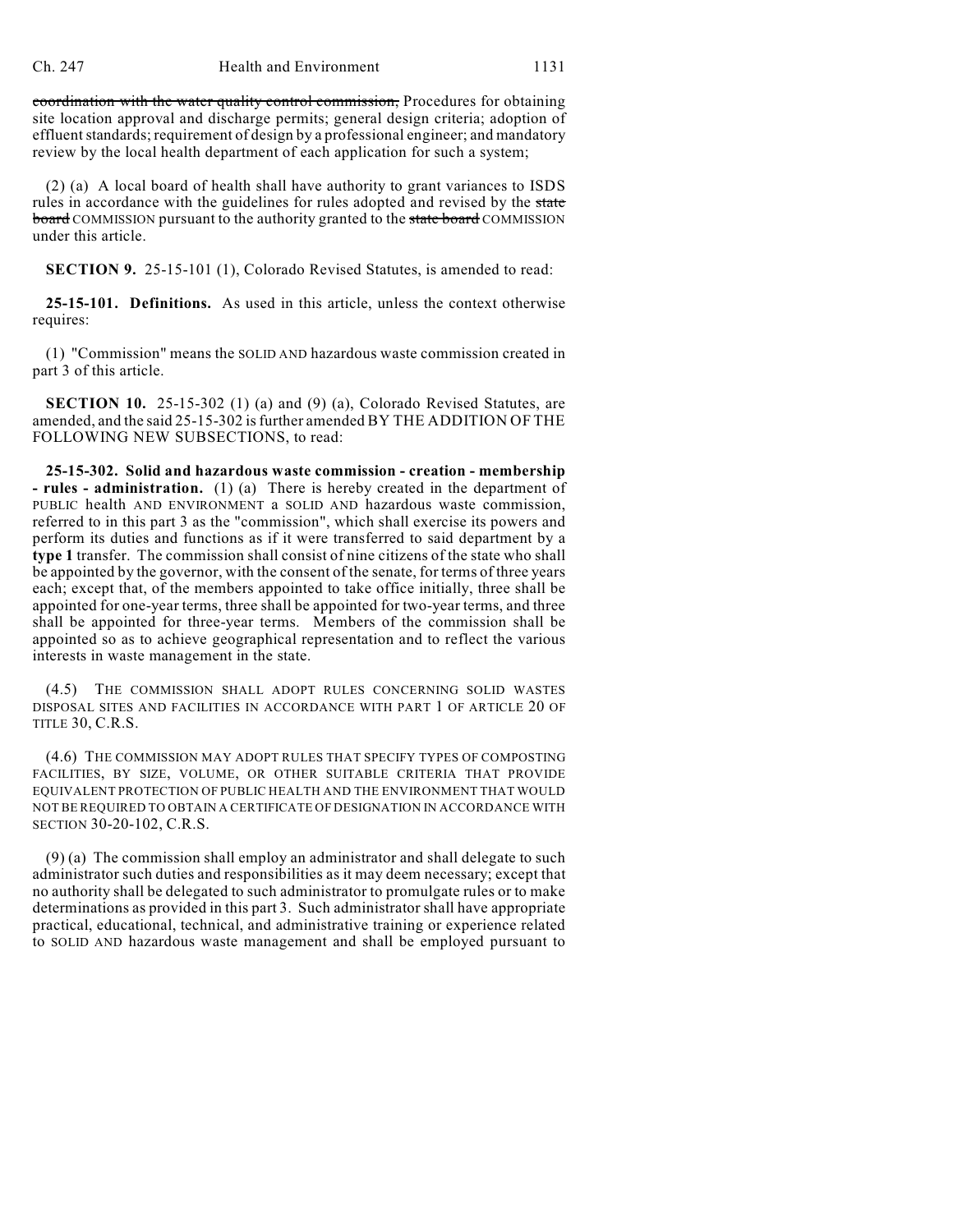section 13 of article XII of the Colorado constitution.

**SECTION 11.** 25-15-314 (1) (a) and (2), Colorado Revised Statutes, are amended to read:

**25-15-314. Solid and hazardous waste commission funding.** (1) The commission is hereby authorized to promulgate rules regarding the following:

(a) (I) The establishment of fees to offset the reasonable costs actually associated with the operations of the commission. Such fees may be imposed upon generators and transporters of hazardous wastes and upon facilities that treat, store, or dispose of hazardous wastes. Such fees may be based upon a consideration of the quantity of hazardous wastes which THAT is generated, transported, treated, stored, or disposed and the impact on small businesses. THE FEES IMPOSED BY THIS SUBPARAGRAPH (I) SHALL NOT EXCEED AN AMOUNT EQUAL TO ONE-HALF OF THE APPROPRIATION MADE BY THE GENERAL ASSEMBLY ANNUALLY PURSUANT TO SECTION 25-15-315.

(II) IN ADDITION TO THE FEES IMPOSED PURSUANT TO SUBPARAGRAPH (I) OF THIS PARAGRAPH (a), AN AMOUNT EQUAL TO ONE-HALF OF THE APPROPRIATION MADE BY THE GENERAL ASSEMBLY ANNUALLY PURSUANT TO SECTION 25-15-315 SHALL BE APPROPRIATED FROM THE SOLID WASTE MANAGEMENT FUND CREATED IN SECTION 30-20-118, C.R.S., TO BE EXPENDED FOR THE COMMISSION'S DIRECT AND INDIRECT COSTS PURSUANT TO THIS ARTICLE.

(2) All moneys collected pursuant to the provisions of this section by the commission shall be transmitted to the state treasurer, who shall credit the same to the SOLID AND hazardous waste commission fund created pursuant to section 25-15-315.

**SECTION 12.** 25-15-315, Colorado Revised Statutes, is amended to read:

**25-15-315. Solid and hazardous waste commission fund - creation.** There is hereby established in the state treasury a fund to be known as the SOLID AND hazardous waste commission fund, which shall consist of moneys collected pursuant to the provisions of section 25-15-314. All moneys in such fund shall be subject to annual appropriation by the general assembly to the department for the purpose of covering the reasonable costs actually associated with the operation of the SOLID AND hazardous waste commission. All moneys in the SOLID AND hazardous waste commission fund that are not appropriated shall remain in such fund and shall not be transferred or revert to the general fund at the end of any fiscal year. In accordance with section 24-36-114, C.R.S., all interest derived from the deposit and investment of moneys in the SOLID AND hazardous waste commission fund during fiscal year 1994-95 and any subsequent fiscal year shall be credited to the general fund.

**SECTION 13.** 25-15-316, Colorado Revised Statutes, is amended to read:

**25-15-316. Prior acts validated and rules continued.** (1) All acts, orders, AND rules and regulations adopted by the state board of health under the authority of this article prior to August 1, 1992, which THAT were valid prior to said date and not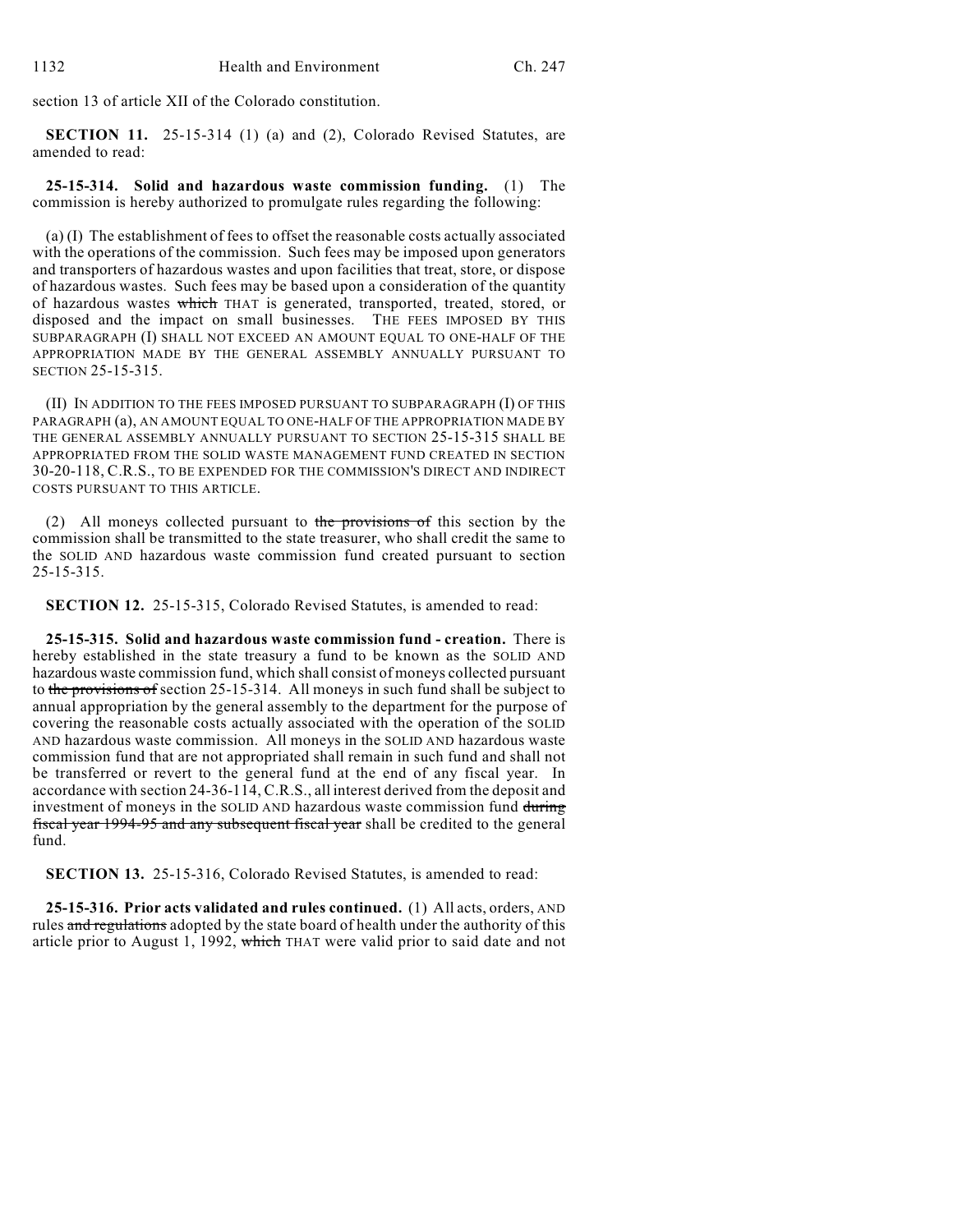otherwise subject to judicial review shall, to the extent that they are not inconsistent with this article, be deemed and held to be legal and valid in all respects, as though issued by the commission under the authority of this article. No provision of this part 3 shall be construed to validate any actions, orders, OR rules or regulations that were not valid when adopted by said THE board of health prior to such date.

(2) ALL ACTS, ORDERS, AND RULES ADOPTED BY THE STATE BOARD OF HEALTH UNDER THE AUTHORITY OF PART 1 OF ARTICLE 20 OF TITLE 30, C.R.S., PRIOR TO JULY 1, 2006, THAT WERE VALID PRIOR TO SAID DATE AND NOT OTHERWISE SUBJECT TO JUDICIAL REVIEW SHALL, TO THE EXTENT THAT THEY ARE NOT INCONSISTENT WITH SAID PROVISIONS, BE DEEMED AND HELD TO BE LEGAL AND VALID IN ALL RESPECTS, AS THOUGH ISSUED BY THE COMMISSION UNDER THE AUTHORITY OF SAID PROVISIONS. NO PROVISION OF THIS PART 3 SHALL BE CONSTRUED TO VALIDATE ANY ACTIONS, ORDERS, OR RULES THAT WERE NOT VALID WHEN ADOPTED BY THE BOARD OF HEALTH PRIOR TO SUCH DATE.

**SECTION 14.** 30-20-101 (8.5), Colorado Revised Statutes, is amended, and the said 30-20-101 is further amended BY THE ADDITION OF THE FOLLOWING NEW SUBSECTIONS, to read:

**30-20-101. Definitions.** As used in this part 1, unless the context otherwise requires:

(5.5) "SOLID AND HAZARDOUS WASTE COMMISSION" MEANS THE SOLID AND HAZARDOUS WASTE COMMISSION CREATED IN SECTION 25-15-302, C.R.S.

(8.5) "State board of health" means the state board of health created in section 25-1-103, C.R.S.

(10) "WATER QUALITY CONTROL COMMISSION" MEANS THE WATER QUALITY CONTROL COMMISSION CREATED IN SECTION 25-8-201, C.R.S.

**SECTION 15.** 30-20-102 (3), (5), (6), and (8), Colorado Revised Statutes, are amended to read:

**30-20-102. Unlawful to operate site and facility without certificate of** designation - exceptions. (3) Notwithstanding the provisions of subsections (1) and (2) of this section, any person other than a governmental unit may dispose of his THE PERSON'S own solid wastes on his THE PERSON'S own property, as long as such solid wastes disposal site and facility complies with the rules and regulations of the state board of health SOLID AND HAZARDOUS WASTE COMMISSION and does not constitute a public nuisance. For the purposes of this part 1, such solid wastes disposal site and facility shall be an approved site for which obtaining a certificate of designation under the provisions of section 30-20-105 shall be unnecessary. This subsection (3) shall not preclude any person from applying for a certificate of designation for the disposal of his THE PERSON'S own solid wastes on his THE PERSON'S own property.

(5) Any site and facility operated for the purpose of processing, reclaiming, or recycling recyclable materials shall not be considered a solid wastes disposal site and facility and shall not require a certificate of designation as a solid wastes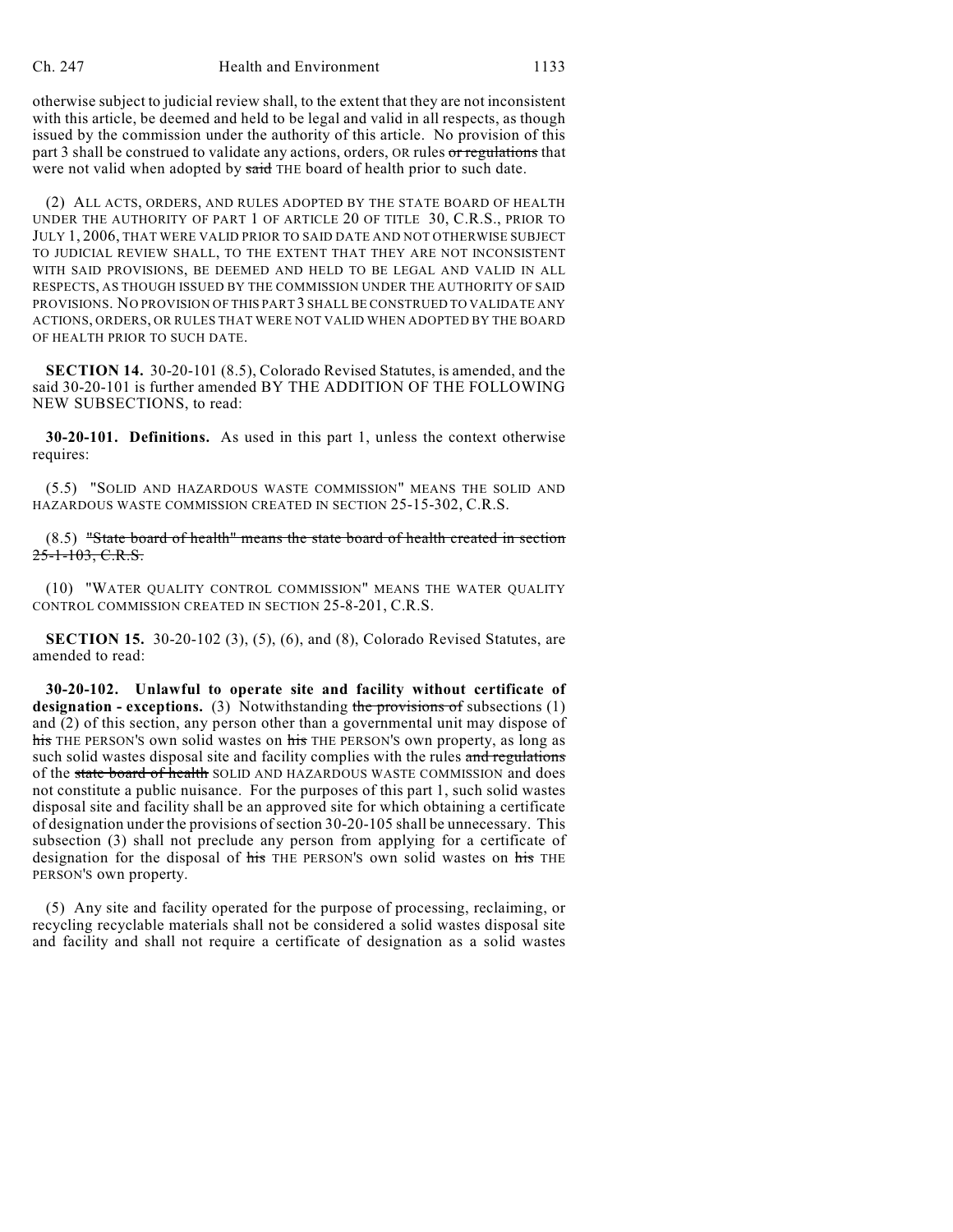disposal site and facility; except that, after an initial accumulation period specified by regulation RULE, such a site or facility shall maintain documentation that proves recyclable materials are being recycled at the site at a rate that approximately equals the rate at which recyclable materials are being collected. The state board of health SOLID AND HAZARDOUS WASTE COMMISSION shall promulgate regulations RULES to specify what time periods and volumes of recyclable materials constitute operations that qualify for this exemption and to define what materials shall be deemed to be recyclable materials for the purposes of this subsection (5); except that such regulations RULES shall not define the term "recyclable materials" to include materials that are likely to contaminate ground water or create off-site odors as a result of processing, reclaiming, recycling, or storage prior to recycling. This subsection (5) does not apply to activities regulated under section  $25-8-205$  (1) (e), C.R.S.

(6) Notwithstanding the provisions of subsections (1) and (2) of this section, the final use for beneficial purposes, including fertilizer, soil conditioner, fuel, and livestock feed, of sludge which has BIOSOLIDS THAT HAVE been processed and certified or designated as meeting all applicable regulations RULES of the state board of health SOLID AND HAZARDOUS WASTE COMMISSION and the department of agriculture shall not require a certificate of designation for such final use. In addition, the use of manure as a fertilizer or soil conditioner or the composting on the site of generation of manure with other compatible materials necessary for effective composting as part of a standard agricultural practice shall not require a certificate of designation.

(8) The board of health SOLID AND HAZARDOUS WASTE COMMISSION, by regulation RULE, may specify types of composting facilities, by size, volume, or other suitable criteria that provide equivalent protection of public health and the environment that would not be required to obtain a certificate of designation.

**SECTION 16.** 30-20-103 (1), Colorado Revised Statutes, is amended to read:

**30-20-103. Application for certificate.** (1) Any person desiring to own or operate a solid wastes disposal site and facility shall make application to the governing body having jurisdiction over the area in which such site and facility is or is proposed to be located for a certificate of designation. Such application shall be accompanied by a fee to be established by the governing body having jurisdiction, which FEE shall be based on the anticipated costs that may be incurred by such governing board in the application review and approval process and shall not be refundable. and it THE APPLICATION shall set forth the location of the site and facility; the type of site and facility; the type of processing to be used, such as sanitary landfill, composting, or incineration; the hours of operation; the method of supervision; the rates to be charged, if any; and such other information as may be required by the governing body having jurisdiction over the area. The application shall also contain such engineering, geological, hydrological, and operational data as may be required by the department by regulation RULE. All such applications shall be referred to the department for review and for recommendation as to approval or disapproval, which shall be based upon criteria established by the state board of health SOLID AND HAZARDOUS WASTE COMMISSION, the water quality control commission, and the air quality control commission. Such review and recommendation of an application by the department shall include a technical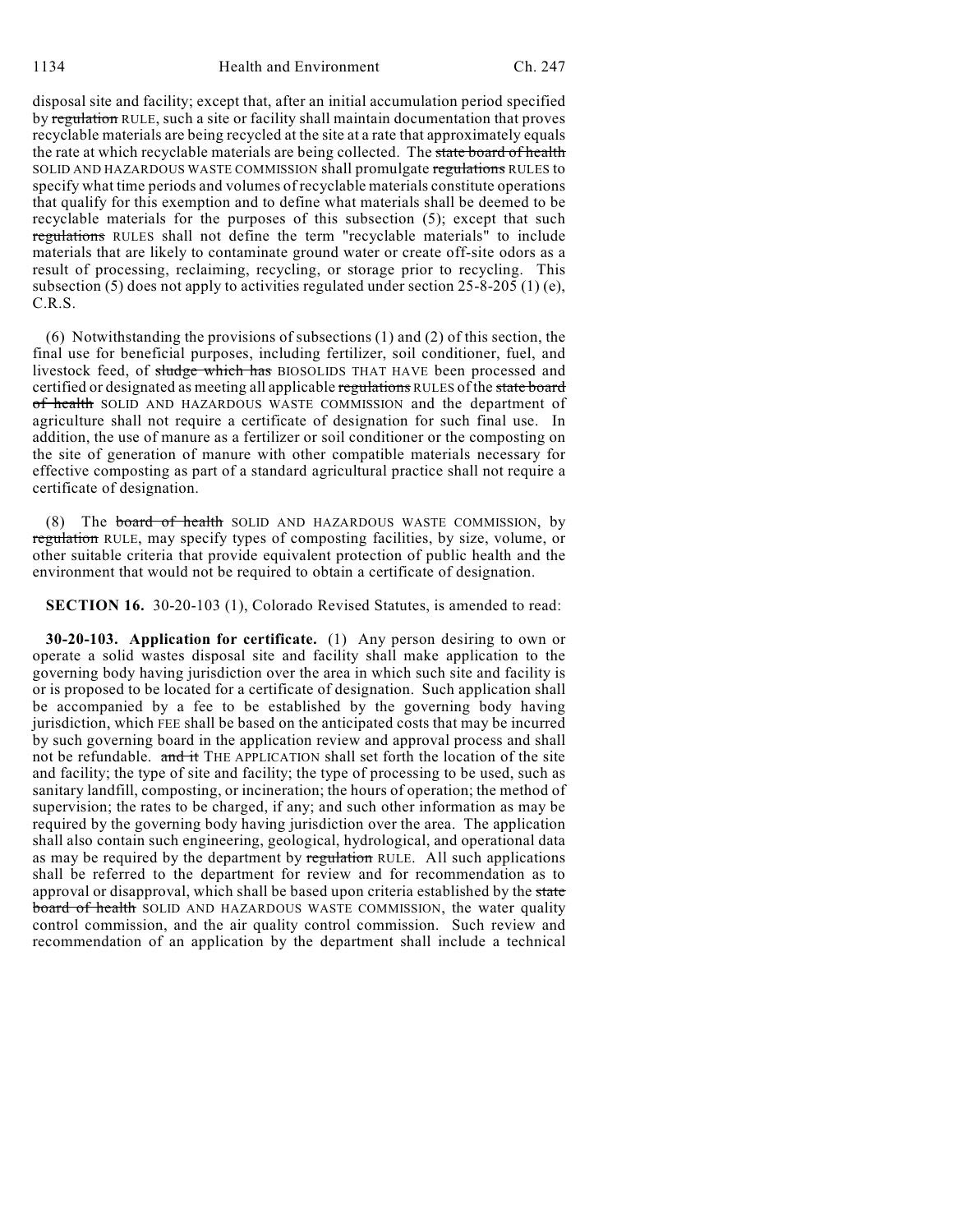review of the environmental and public health issues provided in section 30-20-110 which THAT are raised by the proposed site and facility. As a part of the department's review of an application for a solid wastes site and facility, the department shall provide a time period of not less than thirty days during which members of the public may review and make comments concerning such application.

**SECTION 17.** The introductory portion to 30-20-104.5 (1) and 30-20-104.5 (1) (e), (3) (a), and (4), Colorado Revised Statutes, are amended to read:

**30-20-104.5. Closure and postclosure care estimates - corrective action cost estimates - financial assurance requirements - rules.** (1) The state board of health SOLID AND HAZARDOUS WASTE COMMISSION shall promulgate regulations RULES that implement financial assurance requirements for the final closure of solid wastes disposal sites and facilities, the conduct of postclosure care for such sites and facilities, and the undertaking of any corrective action made necessary by the migration of contaminants from such sites and facilities into ground water. Such regulations RULES shall include, but are not limited to, the following requirements:

(e) That the owner or operator of any solid wastes disposal site and facility shall comply with the financial assurance requirements mandated by the regulations RULES of the department SOLID AND HAZARDOUS WASTE COMMISSION promulgated pursuant to subsection (3) of this section.

(3) (a) The state board of health SOLID AND HAZARDOUS WASTE COMMISSION shall promulgate regulations which RULES THAT require that the owner or operator of a solid wastes disposal site and facility TO establish sufficient financial assurance to pay for the cost estimates required by paragraphs (a) and (b) of subsection (1) of this section. No solid wastes disposal site and facility shall operate without being in compliance with the financial assurance requirements of the department contained in such regulations RULES. Such regulations RULES shall include, but shall not be limited to, provisions that define the mechanisms that may be used by the owner or operator of a solid wastes disposal site and facility to establish sufficient financial assurance pursuant to the provisions of this section. The mechanisms to establish financial assurance which THAT are defined by the board COMMISSION shall include, but are not limited to, those mechanisms authorized by the provisions of the federal regulations promulgated pursuant to subtitle D of the federal "Resource Conservation and Recovery Act of 1976", as amended.

(4) The regulations RULES promulgated by the state board of health SOLID AND HAZARDOUS WASTE COMMISSION pursuant to the provisions of this section shall comply with the provisions of the federal regulations promulgated pursuant to subtitle D of the federal "Resource Conservation and Recovery Act of 1976", as amended. Such regulations RULES shall require that all solid wastes disposal sites and facilities be fully in compliance with such regulations RULES by the date established in the federal "Resource Conservation and Recovery Act of 1976", as amended, and its regulations.

**SECTION 18.** 30-20-105 (3), Colorado Revised Statutes, is amended to read:

**30-20-105. Certificate - state financial assurance requirements.** (3) The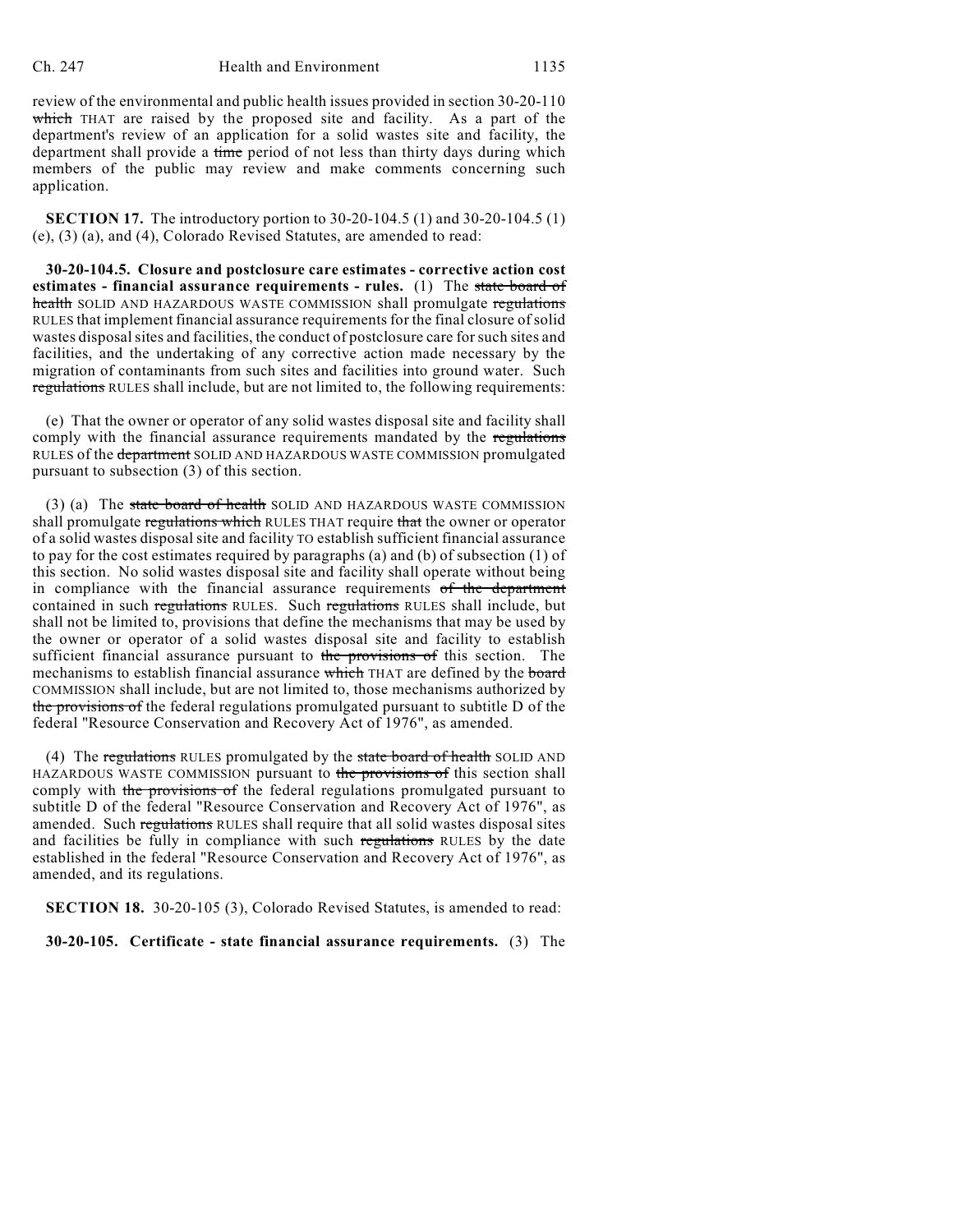1136 Health and Environment Ch. 247

department, on behalf of the state board of health SOLID AND HAZARDOUS WASTE COMMISSION, shall consult the governing body having jurisdiction prior to the promulgation of the regulations RULES called for herein IN THIS SECTION and prior to accepting a financial assurance. The recommendations of such governing body shall be considered in formulating the regulations RULES and establishing the amount of financial assurance to be posted.

**SECTION 19.** The introductory portions to 30-20-109 (1) and (2) and 30-20-109 (4), Colorado Revised Statutes, are amended to read:

**30-20-109. Commission to promulgate rules.** (1) The state board of health SOLID AND HAZARDOUS WASTE COMMISSION shall promulgate rules and regulations for the engineering design and operation of solid wastes disposal sites and facilities, which may include:

(2) The state board of health shall have the authority to SOLID AND HAZARDOUS WASTE COMMISSION MAY promulgate rules concerning:

(4) (a) Any and all rules promulgated by the department of public health and environment prior to the transfer of its rule-making authority under this section to the state board of health shall remain in full force and effect after the date of such transfer.

(b) ALL ACTS, ORDERS, AND RULES ADOPTED BY THE STATE BOARD OF HEALTH UNDER THE AUTHORITY OF THIS PART 1 PRIOR TO JULY 1, 2006, THAT WERE VALID PRIOR TO SAID DATE AND NOT OTHERWISE SUBJECT TO JUDICIAL REVIEW SHALL, TO THE EXTENT THAT THEY ARE NOT INCONSISTENT WITH SAID PART, BE DEEMED AND HELD TO BE LEGAL AND VALID IN ALL RESPECTS, AS THOUGH ISSUED BY THE SOLID AND HAZARDOUS WASTE COMMISSION UNDER THE AUTHORITY OF THIS PART 1. NO PROVISION OF THIS PART 1 SHALL BE CONSTRUED TO VALIDATE ANY ACTIONS, ORDERS, OR RULES THAT WERE NOT VALID WHEN ADOPTED BY THE BOARD OF HEALTH PRIOR TO SUCH DATE.

**SECTION 20.** The introductory portion to 30-20-110 (1), Colorado Revised Statutes, is amended to read:

**30-20-110. Minimum standards.** (1) The rules and regulations promulgated by the state board of health SOLID AND HAZARDOUS WASTE COMMISSION and implemented by the department shall contain the following minimum standards:

**SECTION 21.** 30-20-110.5 (1) and (3), Colorado Revised Statutes, are amended to read:

**30-20-110.5. Beneficial use of biosolids - water quality control commission to set fees - fund created.** (1) The state board of health WATER QUALITY CONTROL COMMISSION shall establish, and may revise as necessary, a schedule of nonrefundable feesto cover the reasonable costs of implementing a program for the agricultural BENEFICIAL use of sludge. Commencing July 1, 1986, BIOSOLIDS. Such fees shall be imposed upon the producers of domestic sewage sludge whose sludge is utilized for agricultural purposes pursuant to such program for the agricultural use of sludge BIOSOLIDS THAT ARE APPLIED FOR BENEFICIAL USE. In no event shall the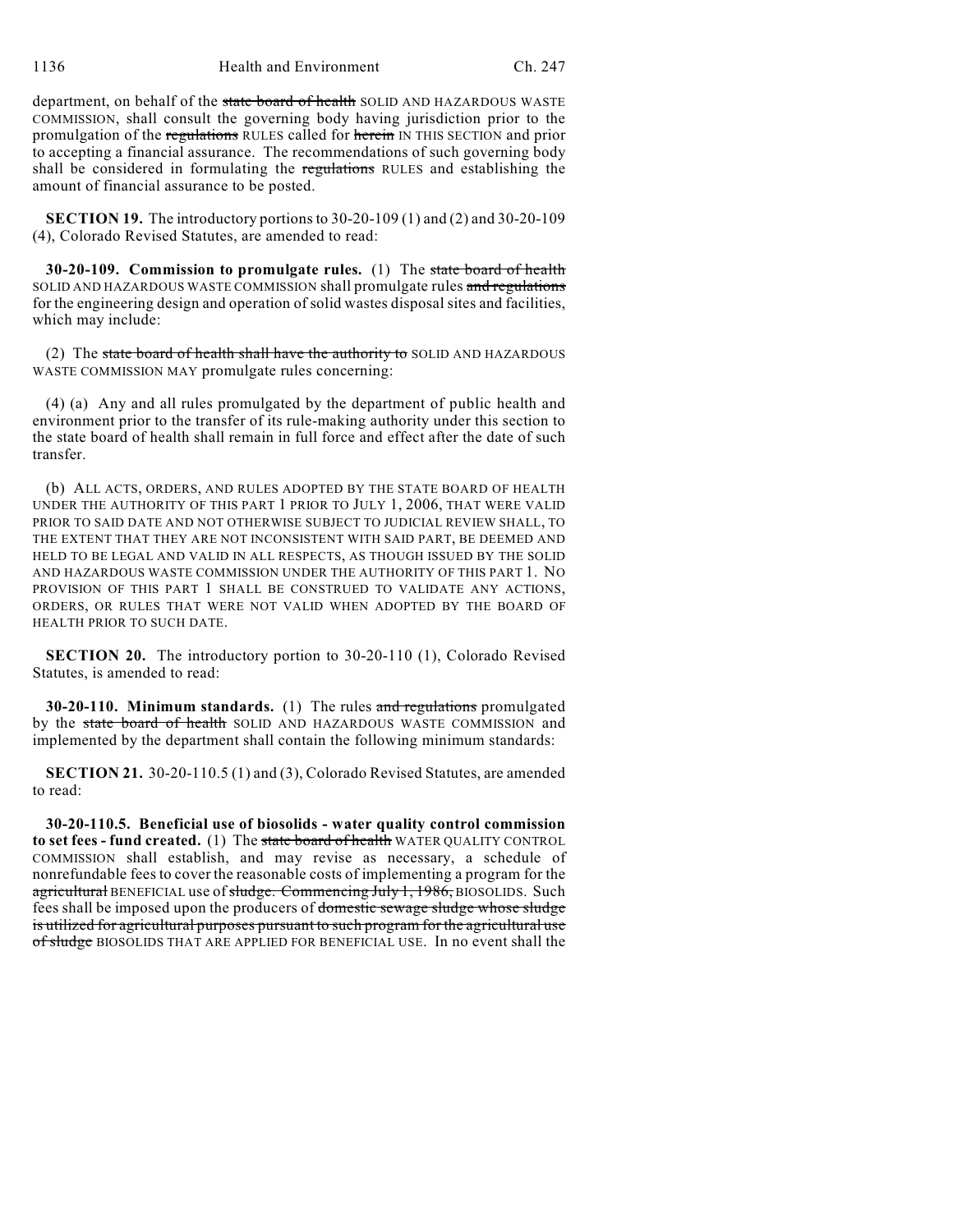fee exceed two dollars and forty cents per dry ton of sludge BIOSOLIDS.

(3) All fees collected pursuant to subsection (1) of this section shall be transmitted to the state treasurer, who shall credit the same to the sludge BIOSOLIDS management program fund, which fund is hereby created. The moneys in such fund shall be subject to annual appropriation to the department by the general assembly, which shall review expenditures of such moneys to assure that they are used to accomplish the purposes of this section. Any interest earned on moneys in the fund shall remain in the fund to be used for purposes of this section.

**SECTION 22.** 30-20-113 (7) and (9), Colorado Revised Statutes, are amended to read:

**30-20-113. Inspection - enforcement - nuisances - violations - civil penalty.** (7) The state board of health SOLID AND HAZARDOUS WASTE COMMISSION shall establish such rules and regulations as are necessary to implement the provisions of this section.

(9) Notwithstanding any other provision of this part 1 or part 10 of this article OTHER THAN SECTION 30-20-110.5, the processing, application, storage, or composting of biosolids or other materials under regulations RULES promulgated pursuant to section 25-8-205 (1) (e), C.R.S., shall be excluded from the provisions  $\sigma$ f this part 1 and part 10 of this article.

**SECTION 23.** 30-20-118 (1), Colorado Revised Statutes, is amended to read:

**30-20-118. Solid waste management fund - created.** (1) There is hereby created in the state treasury a fund to be known as the solid waste management fund, which shall consist of moneys collected pursuant to section 30-20-109 and section SECTIONS 30-20-103.7 AND 30-20-109, as well as that portion of the fee designated for solid waste management under section 25-16-104.5 (2), C.R.S. Such moneys shall be appropriated annually to the department by the general assembly. EXCEPT AS PROVIDED IN SECTION 25-15-314, C.R.S., the moneys in the solid waste management fund shall not be credited or transferred to the general fund or any other fund of the state.

**SECTION 24.** 37-95-107.8 (4) (b), (4) (d), and (7), Colorado Revised Statutes, are amended to read:

**37-95-107.8. Creation and administration of drinking water revolving fund.** (4) (b) Additions or modifications to the drinking water project eligibility list shall be developed by the state board of health WATER QUALITY CONTROL COMMISSION and shall be submitted to the general assembly on or before January 15 of each year. The additions or modifications shall conform to applicable provisions of the safe drinking water act and state law. On or before April 1 of each year, the additions or modifications shall be adopted by the passage of a joint resolution that is approved by a majority vote of both houses of the general assembly and that is presented to the governor in accordance with section 39 of article V of the state constitution.

(d) The board of health WATER QUALITY CONTROL COMMISSION may amend the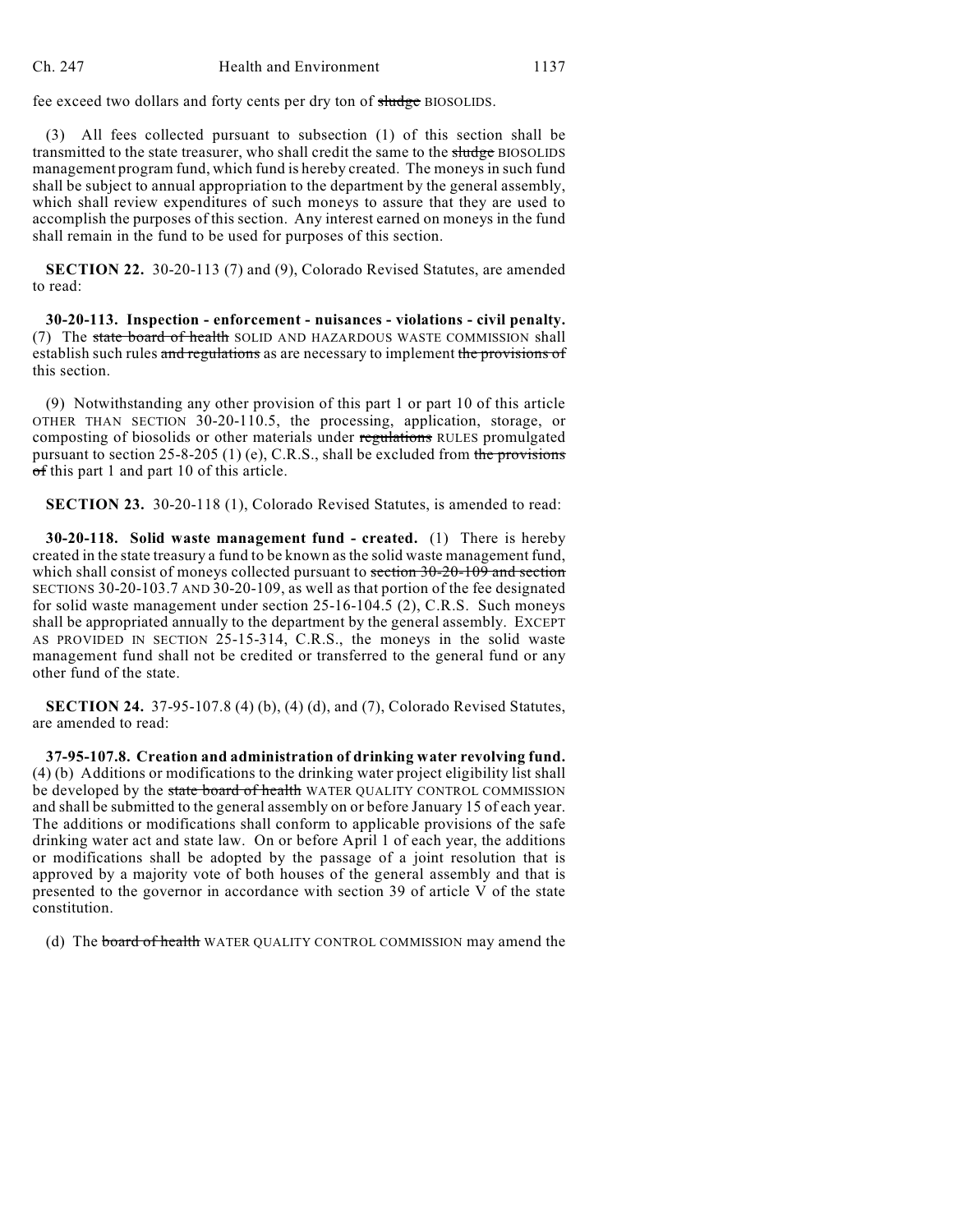drinking water project eligibility list at any time, pursuant to its regular procedures, to include drinking water projects that it determines and declares to be emergency projects needed to prevent or address threats to the public health or environment. No later than January 15 of each year, the authority shall provide to the general assembly a listing of all emergency projects for which moneys from the drinking water revolving fund have been expended in the preceding calendar year.

(7) On behalf of the state and with the written approval of the state board of health WATER QUALITY CONTROL COMMISSION, the authority may enter into any agreements with the federal government as necessary to comply with any provisions of the safe drinking water act and if otherwise required to provide for any capitalization of the drinking water revolving fund from federal grant moneys.

**SECTION 25.** 24-1-119 (8), Colorado Revised Statutes, is amended to read:

**24-1-119. Department of public health and environment - creation.** (8) The SOLID AND hazardous waste commission, created in part 3 of article 15 of title 25, C.R.S., shall exercise its powers and perform its duties and functions as if the same were transferred by a **type 1** transfer to the department of public health and environment.

**SECTION 26.** 25-1-102 (1), Colorado Revised Statutes, is amended to read:

**25-1-102. Department created - executive director - divisions.** (1) There is hereby created a department of public health and environment, referred to in this part 1 and article 1.5 of this title as the "department". The head of the department shall be the executive director of the department of public health and environment, which office is hereby created. The governor shall appoint said executive director, with the consent of the senate, and the executive director shall serve at the pleasure of the governor. The reappointment of an executive director after initial election of a governor shall be subject to the provisions of section 24-20-109, C.R.S. The executive director shall administer the department, subject to the authority of the state board of health, the air quality control commission, the state water quality control commission, and the SOLID AND hazardous waste commission.

**SECTION 27. Appropriation - adjustments in 2006 long bill.** (1) For the implementation of this act, appropriations made in the annual general appropriations act for the fiscal year beginning July 1, 2006, shall be adjusted as follows:

(a) The appropriation to the department of public health and environment is increased by forty-eight thousand six hundred sixty dollars (\$48,660). Said sum shall be cash funds from the solid waste management fund created in section 30-20-118 (1), Colorado Revised Statutes.

(b) The appropriation to the department of public health and environment is decreased by forty-eight thousand six hundred sixty dollars (\$48,660). Said sum shall be cash funds from the solid and hazardous waste commission fund created in section 25-15-315, Colorado Revised Statutes.

**SECTION 28. Effective date**. This act shall take effect July 1, 2006.